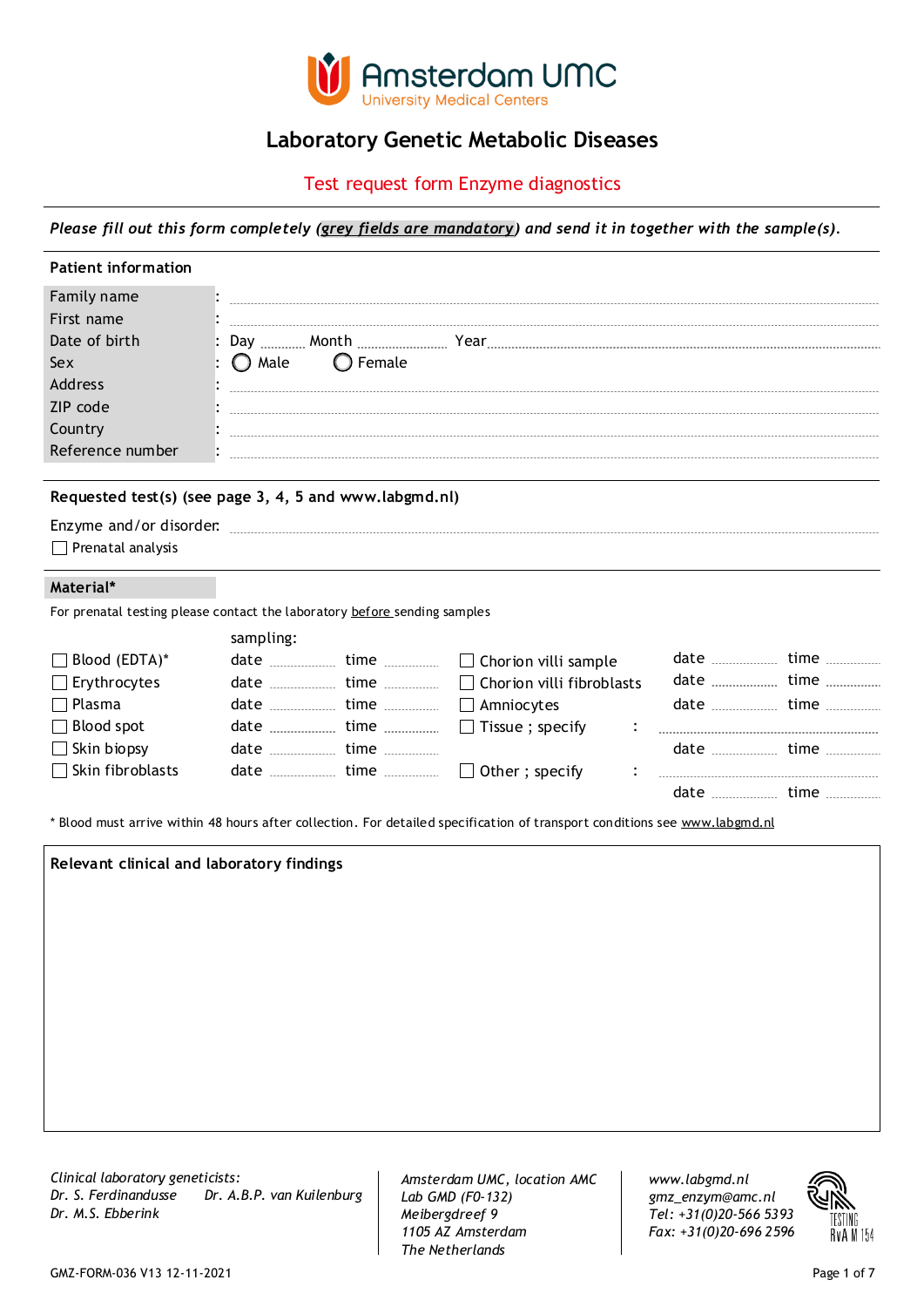### **Results should be sent to**

| Department<br>lospital/institute |  |
|----------------------------------|--|
| <b>Address</b>                   |  |
| City and Zip-code                |  |
|                                  |  |
| Lountry<br>Phone                 |  |
| Fax                              |  |
|                                  |  |

*\* For privacy reasons results will be faxed. Results can only be sent by email if a secure email option is provided. Please provide email address for correspondence.*

### **Copy results should be sent to**

| Name               |                               |
|--------------------|-------------------------------|
| Department         | --------------                |
| Hospital/institute | ----------------------------- |
| Address            |                               |
| City and Zip-code  | ----------                    |
| Country            |                               |
| F-mail             |                               |

### **Invoice should be sent to\***

| In case of institution      |  |
|-----------------------------|--|
| Department                  |  |
|                             |  |
| address                     |  |
| City and Zip-code           |  |
| Country                     |  |
| E-mail of financial contact |  |
| VAT number                  |  |
| Financial reference number  |  |

*\* Be sure to include all information needed by the financial department of your institution .*

*\* For EU countries only: VAT number of your institution must be provided. Original S2 forms (formerly E 112) should be filled out completely and can be sent in together with the sample(s) or separately.*

### **Form completed by**

| Name                |  |
|---------------------|--|
| Function/Department |  |
| Date                |  |
| Signature           |  |
|                     |  |

*Please note that without the above requested information the requested test(s) cannot be performed.*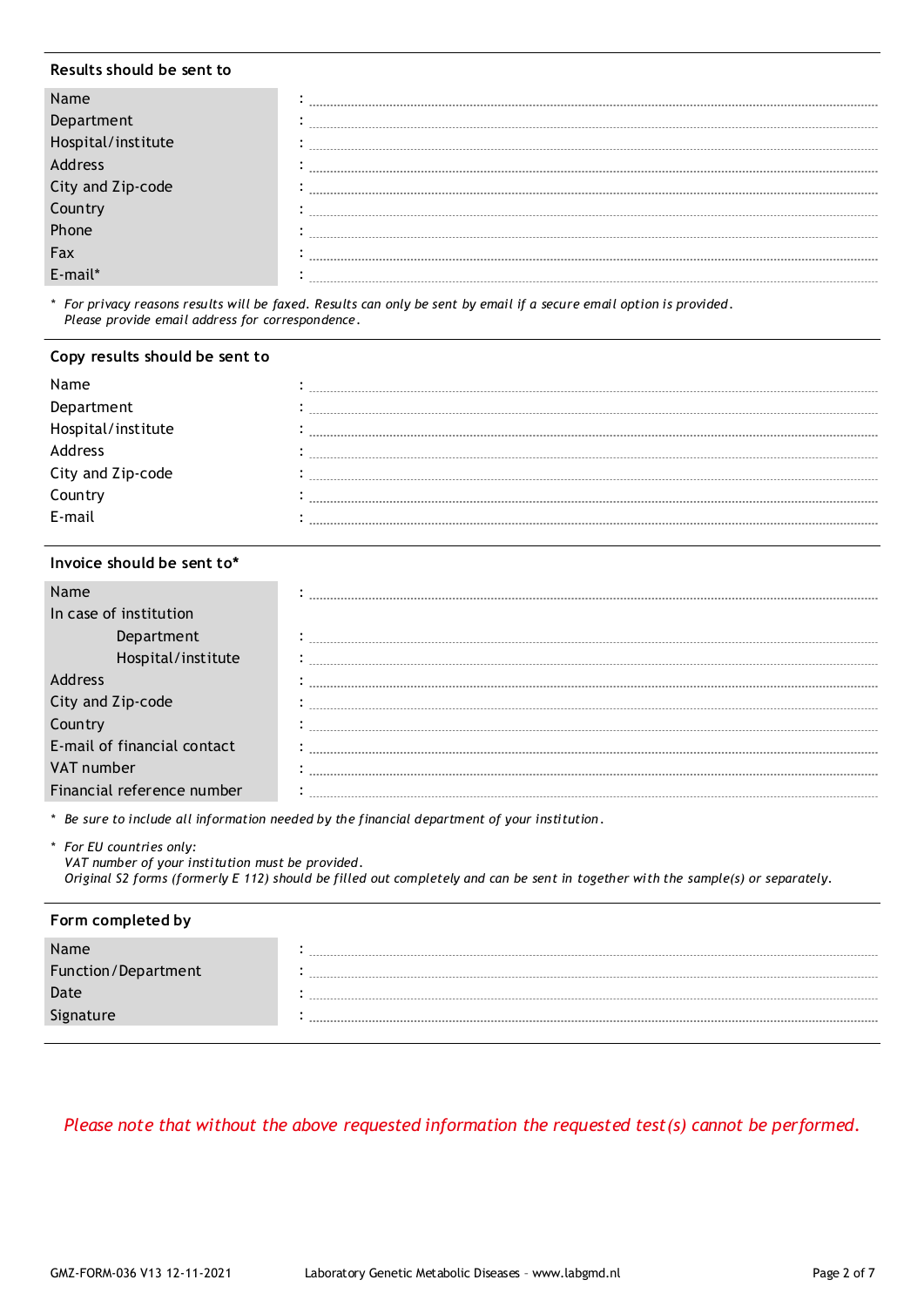| Peroxisomal metabolism                                                |      |                                                                                                                                                                                                           |
|-----------------------------------------------------------------------|------|-----------------------------------------------------------------------------------------------------------------------------------------------------------------------------------------------------------|
| $\Box$ Screening peroxisomal defects                                  | F    | Zellweger spectrum defects (ZSD), Acyl-CoA oxidase 1 deficiency (ACOX1),<br>D-Bifunctional protein deficiency (DBP), X-linked adrenoleukodystrophy (XALD),<br>Rhizomelic Chondrodysplasia Punctata (RCDP) |
| $\Box$ Very long-chain fatty acids                                    |      | ZSD, XALD, ACOX1, DBP                                                                                                                                                                                     |
| $\Box$ C26:0 lysoPC                                                   |      | ZSD, XALD, ACOX1, DBP                                                                                                                                                                                     |
| $\Box$ Dihydroxyacetonephosphate-acyltransferase (DHAPAT)             |      | ZSD, RCDP                                                                                                                                                                                                 |
| Immunofluorescence catalase                                           |      | ZSD, ACOX1, DBP                                                                                                                                                                                           |
| $\Box$ Immunofluorescence ALDP (adrenoleukodystrophy protein)         | F    | XALD                                                                                                                                                                                                      |
| $\Box$ Acyl-CoA oxidase 1 (ACOX1)                                     | F    | ACOX1 deficiency                                                                                                                                                                                          |
| $\Box$ D-Bifunctional protein (DBP/MFP2)                              | F,BL | DBP deficiency                                                                                                                                                                                            |
| $\Box$ Peroxisomal thiolase branched-chain (Sterol Carrier Protein X) | F    | SCPx deficiency                                                                                                                                                                                           |
| Phytanic acid $\alpha$ -oxidation                                     | F    | Refsum disease                                                                                                                                                                                            |
| $\Box$ Peroxisomal B-oxidation                                        |      | ZSD, XALD, AMACR, SCPx, ACOX1, DBP                                                                                                                                                                        |
| $\Box$ Immunoblot peroxisomal proteins                                |      | ZSD, RCDP                                                                                                                                                                                                 |
| $\Box$ Plasmalogens                                                   | F    | RCDP, ZSD                                                                                                                                                                                                 |
|                                                                       |      |                                                                                                                                                                                                           |

### *Mitochondrial fatty acid oxidation*

| Screening mitochondrial B-oxidation                             | F     | Deficiency of VLCAD, LCHAD/MTP, CPT2, CACT, MCAD, SCAD,                    |
|-----------------------------------------------------------------|-------|----------------------------------------------------------------------------|
| (acylcamitine profiling)                                        |       | Multiple acyl-CoA dehydrogenase deficiency (MADD/Glutaric aciduria type 2) |
| Oleate B-oxidation (flux assay)                                 |       | Deficiency of VLCAD, LCHAD/MTP, CPT2, CACT, MADD                           |
| $\Box$ Myristate beta-oxidation (flux assay)                    |       | Deficiency of MCAD, MADD                                                   |
| $\Box$ Plasmamembrane carnitinetransporter (OCTN2)              | F     | Systemic/primary carnitine deficiency                                      |
| $\Box$ Carnitine palmitoy transferase 1 (CPT1)                  |       | CPT1 deficiency                                                            |
| $\Box$ Carnitine palmitoy transferase 2 (CPT2)                  | F,BL  | CPT 2 deficiency                                                           |
| $\Box$ Mitochondrial carnitine/acylcarnitine transporter (CACT) | F     | CACT deficiency                                                            |
| $\Box$ Very long-chain acyl-CoA dehydrogenase (VLCAD)           | F,BL  | <b>VLCAD</b> deficiency                                                    |
| Mitochondrial trifunctional protein (MTP)                       | F,BL  | LCHAD/MTP deficiency                                                       |
| Long-chain 3-hydroxy-acyl-CoA dehydrogenase (LCHAD)             |       |                                                                            |
| Long-chain 3-ketothiolase                                       |       |                                                                            |
| $\Box$ Medium-chain acyl-CoA dehydrogenase (MCAD)               | F, BL | MCAD deficiency                                                            |
| $\Box$ Short-chain acyl-CoA dehydrogenase (SCAD)                | F,BL  | SCAD deficiency                                                            |
| $\Box$ Short-chain enoyl-CoA hydratase/Crotonase (ECHS1)        | F,BL  | ECHS1/Crotonase deficiency                                                 |
| $\Box$ Short-chain 3-hydroxy-acyl-CoA dehydrogenase (SCHAD)     | F,BL  | SCHAD deficiency                                                           |
| Amino acid metabolism                                           |       |                                                                            |
| $\Box$ Glutaryl-CoA dehydrogenase (GCDH)                        | F,BL  | Glutaric aciduria type 1                                                   |
| Short-chain enoyl-CoA hydratase/Crotonase (ECHS1)               | F,BL  | ECHS1/Crotonase deficiency                                                 |
| 3-Hydroxy-isobutyryl-CoA hydrolase (HIBCH)                      |       | <b>HIBCH</b> deficiency                                                    |
| 3-Hydroxy-isobutyric acid dehydrogenase (HIBADH)                |       | HIBADH deficiency, 3-Hydroxy-isobutyric aciduria                           |

|      | <b>There I</b> Tachcicles, original and isolation actual ta |
|------|-------------------------------------------------------------|
| F,BL | MMSDH deficiency, 3-Hydroxy-isobutyric aciduria             |

Propionic acidemia F,BL

- SBCAD deficiency F,BL
	- MHBD/SBCHAD deficiency
- Short-branched-chain hydroxyacyl-CoA dehydrogenase (SBCHAD) 2-Methyl-3-hydroxybutyryl-CoA dehydrogenase (MHBD)/  $\Box$  Isovaleryl-CoA dehydrogenase (IVD) 3-Methyl-crotonyl-CoA carboxylase (MCC) 3-Methyl-glutaconyl-CoA hydratase (MGH) 3-Hydroxy-3-methylglutaryl-CoA lyase (HMGCoA lyase) Isovaleric acidemia MCC deficiency 3-Methylglutaconic aciduria type 1 HMGCoA lyase deficiency F,BL F,BL F F,BL F,BL
- BL = EDTA blood

Propionyl-CoA carboxylase (PCC)

Short branched-chain acyl-CoA dehydrogenase (SBCAD)

 $\Box$  Methylmalonate semialdehyde dehydrogenase (MMSDH)

- Pla = EDTA plasma
- Ery = Erythrocytes
- Bsp = Blood spot
- F = Fibroblasts
- $L = Liver$

**\*** = This test is not covered by the accreditation of the laboratory

# For prenatal testing please contact the laboratory before sending samples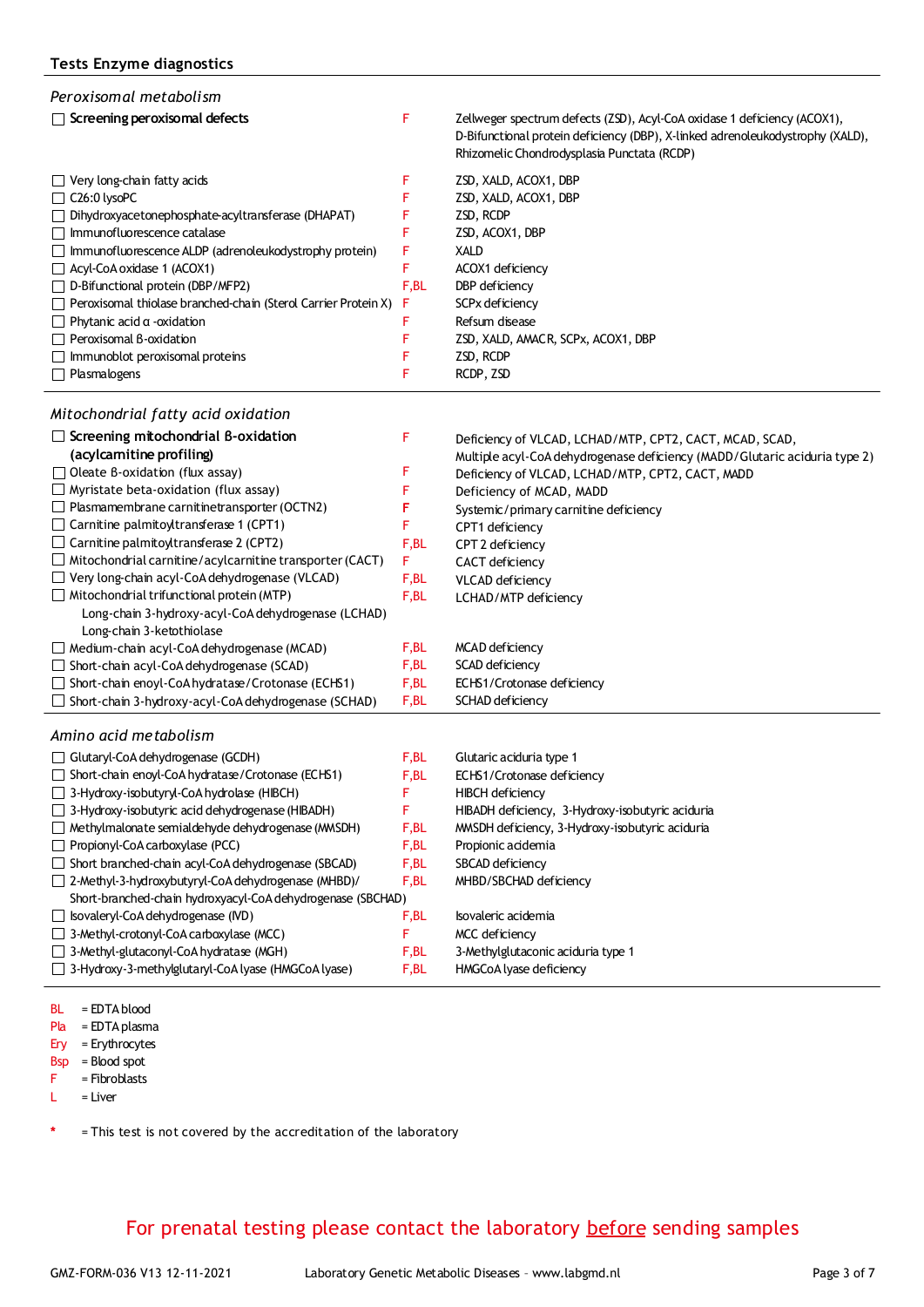| See next page for Lysosomal Storage Disorders<br>Tests Enzyme diagnostics continued |                |                                                                     |
|-------------------------------------------------------------------------------------|----------------|---------------------------------------------------------------------|
| Purine and Pyrimidine metabolism                                                    |                |                                                                     |
| $\Box$ Dihydropyrimidine dehydrogenase (DPD)                                        | F, BL, L       | DPD deficiency                                                      |
| Dihydropyrimidinase (DHP)                                                           |                | DHP deficiency                                                      |
| $\Box$ B-Ureidopropionase (B-UP)                                                    |                | <b>B-UP deficiency</b>                                              |
| $\Box$ Thiopurine methyltransferase (TPMT)                                          | BL, Ery        | TPMT deficiency                                                     |
| $\Box$ UMP synthase                                                                 | <b>BL, Ery</b> | UMP synthase deficiency, orotic aciduria                            |
| Phosphoribosyl pyrophosphatesynthetase (PRPPs)                                      | BL, Ery        | PRPPs deficiency and PRPPs superactivity                            |
| $\Box$ Thymidine phosphorylase (TP)                                                 | <b>BL, Bsp</b> | Mitochondrial neurogastrointestinal encephalopathy (MNGIE)          |
| Adenosine deaminase (ADA)                                                           | <b>BL, Bsp</b> | Severe combined immunodeficiency (SCID)                             |
| Adenosine deaminase 2 (ADA2)                                                        | <b>BL,Pla</b>  | Adenosine deaminase 2 deficiency                                    |
| $\Box$ Purine nucleoside phosphorylase (PNP)                                        | <b>BL, Ery</b> | Severe combined immunodeficiency (SCID)                             |
| $\Box$ Hypoxanthine-guanine phosphoribosyltransferase (HGPRT)                       | <b>BL, Ery</b> | Lesch-Nyhan syndrome                                                |
| Carbohydrate degradation                                                            |                |                                                                     |
| $\Box$ Galactose-1-phosphate undyltransferase (GALT)                                | BL.            | Galactosemia type 1, classic galactosemia                           |
| Galactokinase (GALK)                                                                | BL.            | Galactosemia type 2                                                 |
| $\Box$ UDP galactose-4-epimerase (GALE)                                             | F,BL           | Galactosemia type 3                                                 |
| $\Box$ Glucose 6-phosphate dehydrogenase (G6PD)                                     | BL.            | G6PD deficiency                                                     |
| $\Box$ Pyruvate kinase (PK)                                                         | BL.            | Pyruvate kinase deficiency                                          |
| Ketolysis defects                                                                   |                |                                                                     |
| $\Box$ Succinyl-CoA : 3-oxoacid transferase (SCOT)                                  | F,BL           | SCOT deficiency                                                     |
| $\Box$ B -ketothiolase (2-methyl-acetoacetyl-CoA specific)                          | F,BL           | B-ketothiolase deficiency                                           |
| Cholesterol/isoprenoid biosynthesis                                                 |                |                                                                     |
| $\Box$ Screening cholesterol biosynthesis defects                                   | F              | Smith-Lemli-Opitz syndrome (SLO), Desmosterolosis,                  |
| (Sterol profiling) *                                                                |                | Conradi-Hunermann syndrome, Lathosterolosis and Greenberg dysplasia |
| $\Box$ Mevalonate kinase (MVK)                                                      | F,BL           | Hyper IgD syndrome/mevalonic aciduria                               |
| Neurotransmitter metabolism                                                         |                |                                                                     |
| Aromatic amino acid decarboxylase (AADC) *                                          | Pla            | Aromatic amino acid decarboxylase deficiency                        |
| Hyperoxaluria                                                                       |                |                                                                     |
| $\Box$ Glyoxylate reductase (GR) *                                                  | BL,L           | Hyperoxaluria type 2                                                |
| Miscellaneous enzymes                                                               |                |                                                                     |
| Fatty aldehyde dehydrogenase (FALDH, SLS) *                                         | F, BL          | Sjögren Larsson syndrome                                            |
| $\Box$ Steroidsulfatase (arylsulfatase C, ARYC)                                     | BL,F           | X-linked ichthyosis                                                 |
| $\Box$ Biotinidase                                                                  | <b>BL, Pla</b> | Biotinidase deficiency                                              |
|                                                                                     |                |                                                                     |

BL = EDTA blood

Pla = EDTA plasma

Ery = Erythrocytes Bsp = Blood spot

F = Fibroblasts

 $L = Liver$ 

**\*** = This test is not covered by the accreditation of the laboratory

# For prenatal testing please contact the laboratory before sending samples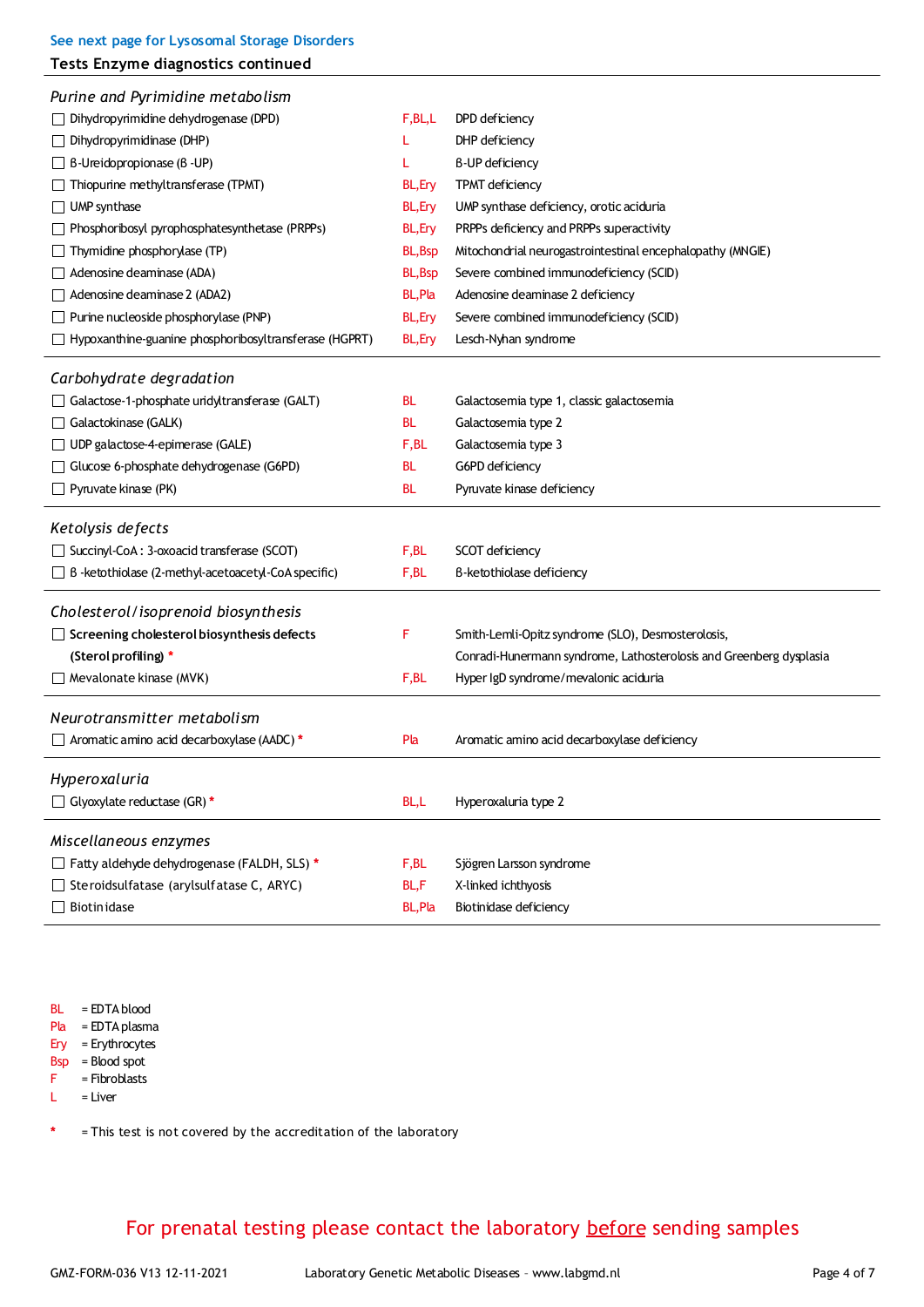### **Tests Lysosomal Storage Disorders**

| <b>Mucopolysaccharidoses</b>                                            |              |                                                                |
|-------------------------------------------------------------------------|--------------|----------------------------------------------------------------|
| $\Box$ a-L-iduronidase                                                  | BL,F         | MPS Type IH/IS (Hurler/Scheie)                                 |
| $\Box$ Iduronate sulfatase                                              | BL,F         | MPS Type II (Hunter)                                           |
| $\Box$ Sulfamidase                                                      | BL,F         | MPS Type III A (Sanfilippo A)                                  |
| $\Box$ N-acetyl- $\alpha$ -D-glucosaminidase                            | BL,F         | MPS Type III B (Sanfilippo B)                                  |
| $\Box$ AcetylCoA-glucosamine acetyltransferase                          | BL,F         | MPS Type III C (Sanfilippo C)                                  |
| $\Box$ N-acetylglucosamine-6-sulfatase                                  | BL,F         | MPS Type III D (Sanfilippo D)                                  |
| $\Box$ N-acetylgalactosamine-6-sulfatase                                | BL,F         | MPS Type IV A (Morquio A)                                      |
| $\Box$ B-D-galactosidase                                                | BL,F         | MPS Type IV B (Morquio B)                                      |
| $\Box$ Arylsulfatase B                                                  | BL,F         | MPS Type VI (Maroteaux-Lamy)                                   |
| $\Box$ B-D-glucuronidase                                                | BL,F         | MPS Type VII (Sly)                                             |
|                                                                         |              |                                                                |
| Mucolipidoses                                                           |              |                                                                |
| $\Box$ N-acetyl- $\alpha$ -D-neuraminidase                              | F            | Mucolipidosis Type I                                           |
| $\Box$ N-acetyl-B-D-glucosaminidase                                     | BL,F         | Mucolipidosis Type II and III                                  |
|                                                                         |              | (I-cell disease, pseudo-Hurler polydystrophy)                  |
|                                                                         |              |                                                                |
| Oligosaccharidoses                                                      |              |                                                                |
| $\Box$ $\alpha$ -L-fucosidase                                           | BL,F         | Fucosidosis                                                    |
| $\Box$ $\alpha$ -D-mannosidase                                          | BL,F         | α-Mannosidosis                                                 |
| $\Box$ B-D-mannosidase                                                  | BL,F         | B-Mannosidosis                                                 |
| $\Box$ N-acetyl- $\alpha$ -D-galactosaminidase                          | BL,F         | Schindler / Kanzaki                                            |
| Aspartylglucosaminidase                                                 | BL,F         | Aspartylglucosaminuria                                         |
| $\Box$ Protective protein / Cathepsine A                                | BL,F         | Galactosialidosis                                              |
| Sphingolipidoses                                                        |              |                                                                |
|                                                                         |              |                                                                |
| $\Box$ Arylsulfatase A                                                  | BL,F         | Metachromatic leukodystrophy                                   |
| $\Box$ Arylsulfatase A+B                                                | BL,F         | Mucosulfatidosis / Multiple sulfatase deficiency               |
| $\Box$ $\alpha$ -D-galactosidase                                        | BL,F         | Fabry                                                          |
| $\Box$ B-D-galactosidase                                                | BL,F         | GM-1 gangliosidosis                                            |
| $\Box$ N-acetyl-B-D-glucosaminidase A                                   | BL,F         | Tay-Sachs / GM-2 gangliosidosis B variant                      |
| $\Box$ N-acetyl-B-D-glucosaminidase A+B                                 | BL,F         | Sandhoff / GM-2 gangliosidose 0 variant                        |
| $\Box$ Sphingomyelinase                                                 | BL,F         | Niemann-Pick Type A/B                                          |
| $\Box$ Filipine staining                                                | F            | Niemann-Pick Type C                                            |
| $\Box$ B-D-glucosidase                                                  | BL,F         | Gaucher                                                        |
| $\Box$ Chitotriosidase                                                  | BL,Pla       | Gaucher and several other LSDs                                 |
| Galactocerebrosidase                                                    | BL,F         | Krabbe                                                         |
| Acid Lipase                                                             |              | BL, F, Bsp Wolman / Cholesteryl ester storage disease (CESD)   |
| Glycogenoses                                                            |              |                                                                |
| $\Box$ a-D-glucosidase                                                  |              | BL, F, Bsp Glycogenose Type II (Pompe)                         |
|                                                                         |              |                                                                |
| Neuronal Ceroid Lipofuscinoses                                          |              |                                                                |
|                                                                         |              |                                                                |
|                                                                         |              |                                                                |
| $\Box$ Palmitoyl-protein thioesterase<br>$\Box$ Tripeptidyl peptidase I | BL,F<br>BL,F | NCL type I (Infantile NCL)<br>NCL type II (Late infantile NCL) |

BL = EDTA blood

Pla = EDTA plasma

Ery = Erythrocytes

Bsp = Blood spot F = Fibroblasts

 $L = Liver$ 

**\*** = This test is not covered by the accreditation of the laboratory

For prenatal testing please contact the laboratory before sending samples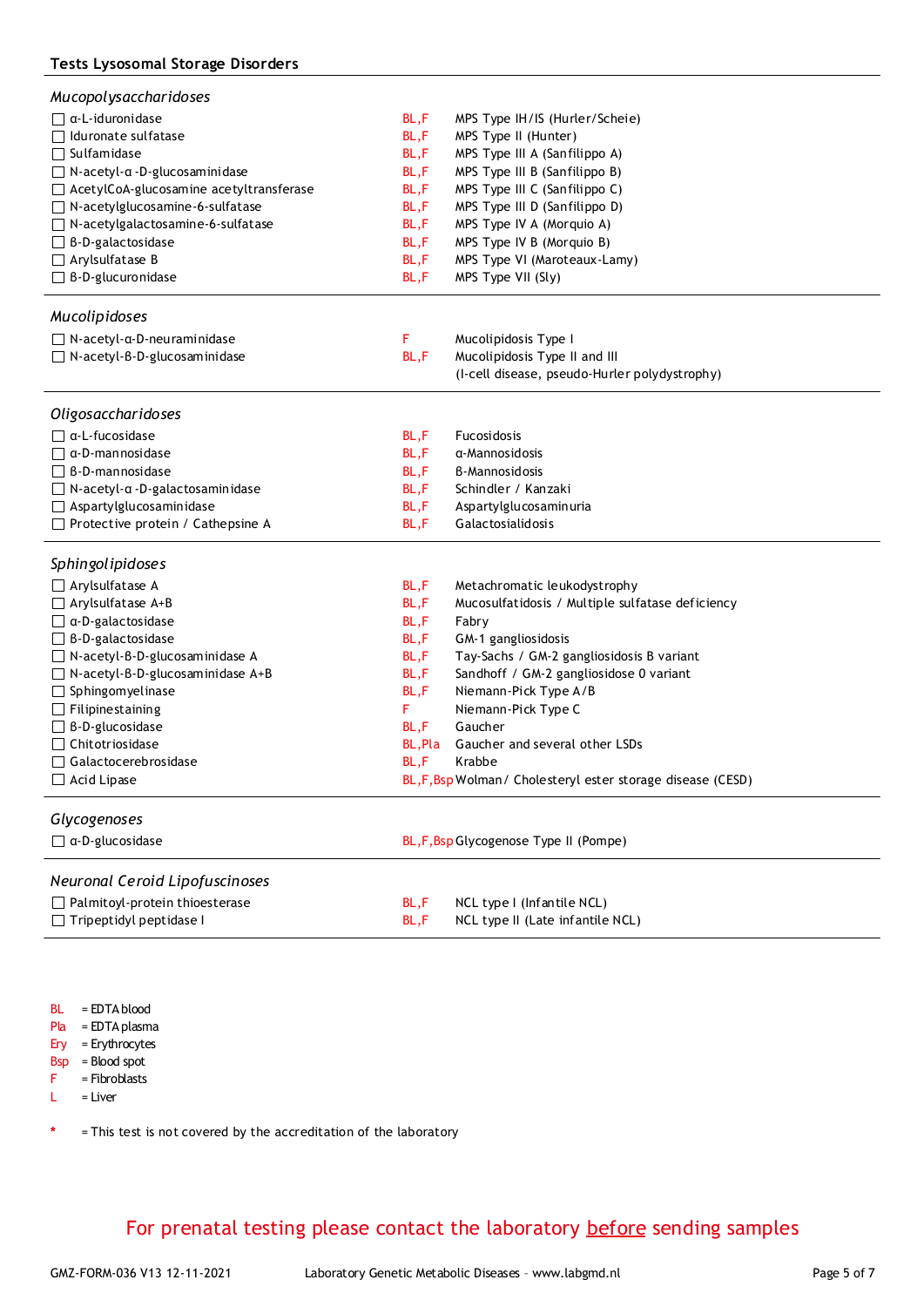# **INSTRUCTIONS**

- o Please use the appropriate request form: (Metabolite-, Enzyme- or DNA- diagnostics) See www.labgmd.nl (Protocols & Forms).
- o Be sure to fill out the test request form completely **in English** (grey fields are mandatory).
- o Please include copies of relevant correspondence concerning the request.
- o Please include all information needed by the financial department of your institution.
- $\circ$  In case of urgent requests (e.g. prenatal testing) please contact a staff member of the laboratory BEFORE sending the sample.
- o Samples should arrive Monday through Thursday from 8:30 AM to 4:00 PM and Friday or the day prior to a national holiday before 12:00 AM. Our website www.labgmd.nl lists national holidays on which our laboratory is closed.
- o For test-specific information about material/shipment please visit our website www.labgmd.nl

# Please use the address label on the next page for shipment